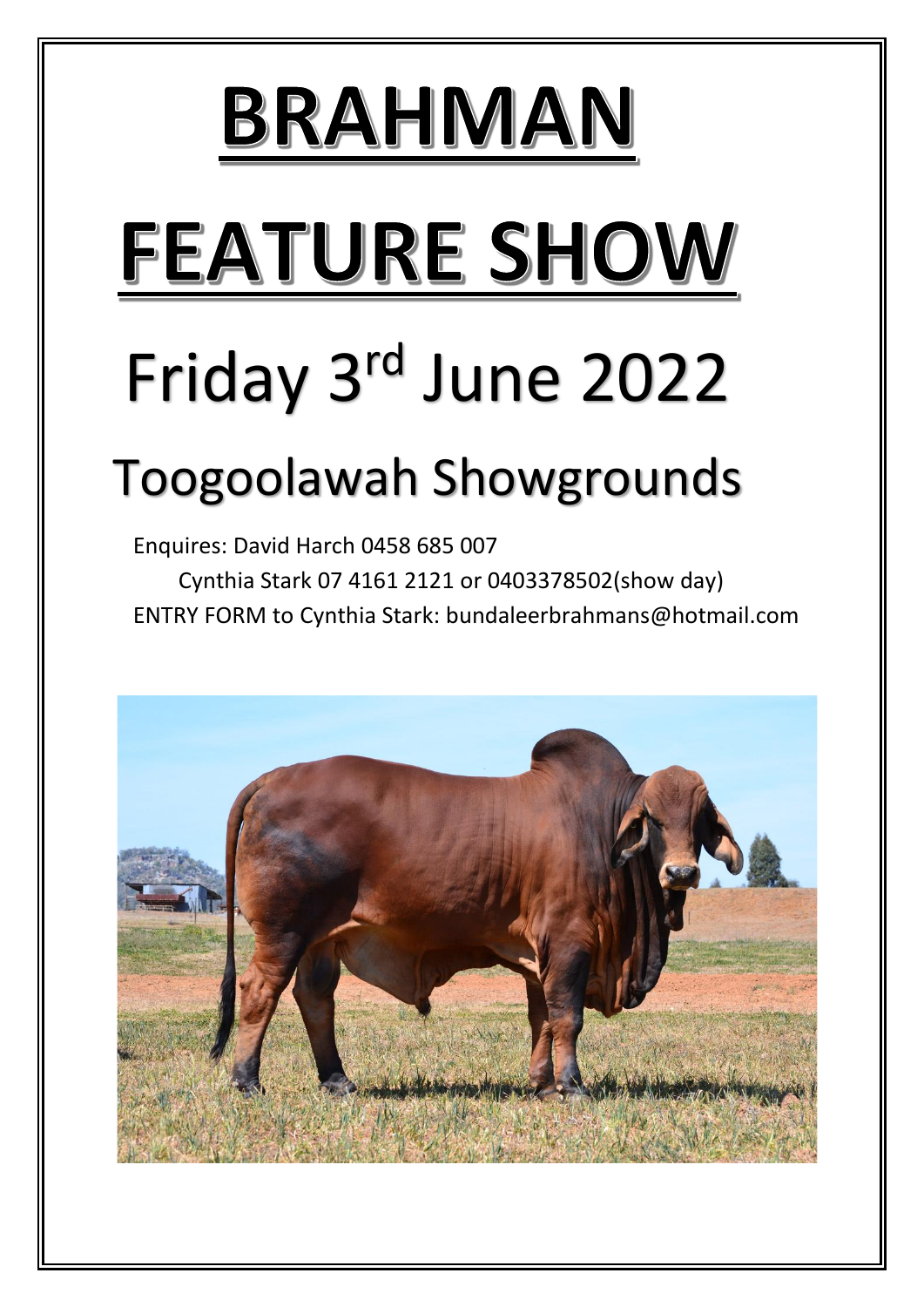#### **D.P.I. NOTICE**

**No Cattle** will be allowed entry into the Toogoolawah Showgrounds unless accompanied by a fully completed National Vendor Declaration and Waybill and

fitted with approved NLIS device for all cattle.

#### **NOTICE TO EXHIBITORS**

All cattle must be carrying an approved NLIS device (ear tag or bolus) and will be scanned on arrival. Exhibitors are required to supply a completed waybill, to help with scanning of cattle on arrival. Friday showing only (unless otherwise stated). Competitors are more than welcome to stay for the usual Saturday Toogoolawah show. Please enquire with the show society for entry forms.

Judging to commence at 8am sharp. This will allow for anyone selling/buying at Gympie Female to leave at a reasonable time after judging.

Stalls available overnight. All calves must be tied up at all times in the stud cattle area & not allowed to walk around freely during the day or night.

All cattle must be traceable. All single exhibits must lead and tie up or they will not be judged. No Judge or steward shall ask Competitors to swap animals at local shows.

All Bovine over four months must have appropriate nose grips and all Bulls 12 months old or over must have a nose grip. All stock must be in the charge of the exhibitor or their representative at all times. It is the owner's responsibility to maintain control of their exhibits at all times.

All Dams exhibiting a calf at foot, the calf must be 8 months or under and cannot be shown as an individual exhibit.

All Prize Winners to be paraded in Grand Parade. (Saturday show only)

All Competitors to pay admission unless members.

All adult animals must be fully accepted for registration in the Herd Book of their respective breeds and proof of registration must be available if requested. All animals not of age for registration must be progeny of registered Sires and Dams and recorded in the Calf Register of the respective Breed Societies. Proof of the foregoing must be supplied in every case.

Age for Classes will be that of the animal on the 1<sup>st</sup> June 2022.

Rosettes will be awarded to all classes. Sashes will be awarded to all Champions.

Prize money to all classes & Grand Champion Bull and Female.

Shed allocations will be completed before arrival but if needing more space for cows with calves please state on your entry form.

#### **FREE SPRAYING on show grounds for cattle returning to clean country**

### **Bio Security**

All Cattle coming onto Toogoolawah Show Grounds are required to be a minimum JBAS 6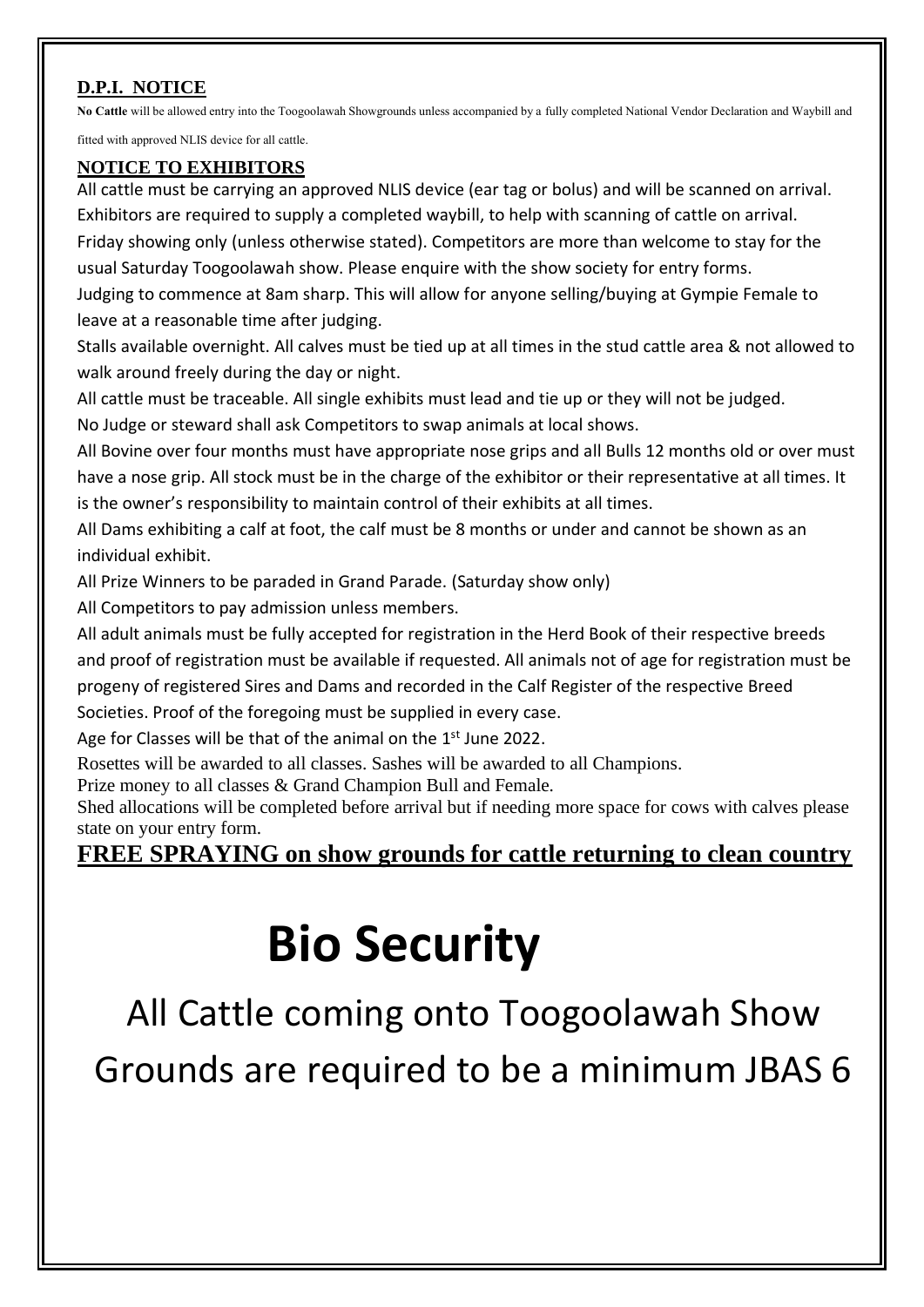### **NOTICE to all Cattle Exhibitors**

#### **Exhibitors of Stud Beef Cattle, Led Steers and Led Heifers**

#### **Please note that under the**

### **NATIONAL LIVESTOCK IDENTIFICATION SCHEME (NLIS) All cattle coming onto the showgrounds**

#### **MUST**

#### **carry an approved NLIS device (ear tag or bolus)**

#### **Exhibitors of cattle will be required to supply the following NVD/ Waybill number**

To help us scan all cattle quickly on arrival we ask all exhibitors to have **NVD/Waybill** on hand.

#### **JOHNE'S DISEASE – for Bovine Johne's Disease**

It is your General Biosecurity Obligation as the exhibitor NOT to knowingly spread the disease. Any Cattle from suspected herds that have not yet been cleared by Biosecurity Queensland will not be accepted on to the showgrounds.

Rules:

- Each exhibitor has an obligation to take all reasonable and practical measures to prevent the introduction into, and spread of Johne's disease within, Queensland.
- Exhibitors must not enter animal(s) which are reasonably known or suspected of being infected with Johne's disease, including animals which have been introduced with a significant likelihood of being infected.

Exhibitors must supply a health statement/declaration that provides information about the health of the animal including Johne's risk. The health statement/declaration must not be false, incomplete or misleading.

There is good pressure on the wash bays(bring own hose), the loading ramps are enclosed, the tie up shed has water taps close by. The shed will have sawdust already in place before arrival. There is electrical switches in the shed, there is over head lighting. The camping site has limited power outlets(site is all on level ground), braziers are allowed(no open fires pits). The toilet/shower facilities are very clean. There will be a bbq on Thursday night for exhibitors(RSVP numbers for catering). Friday morning tea will be supplied for exhibitors. Truck entry is the  $2^{nd}$  gate not the main entry gate. If there is anything you need to know more about please contact myself or David.